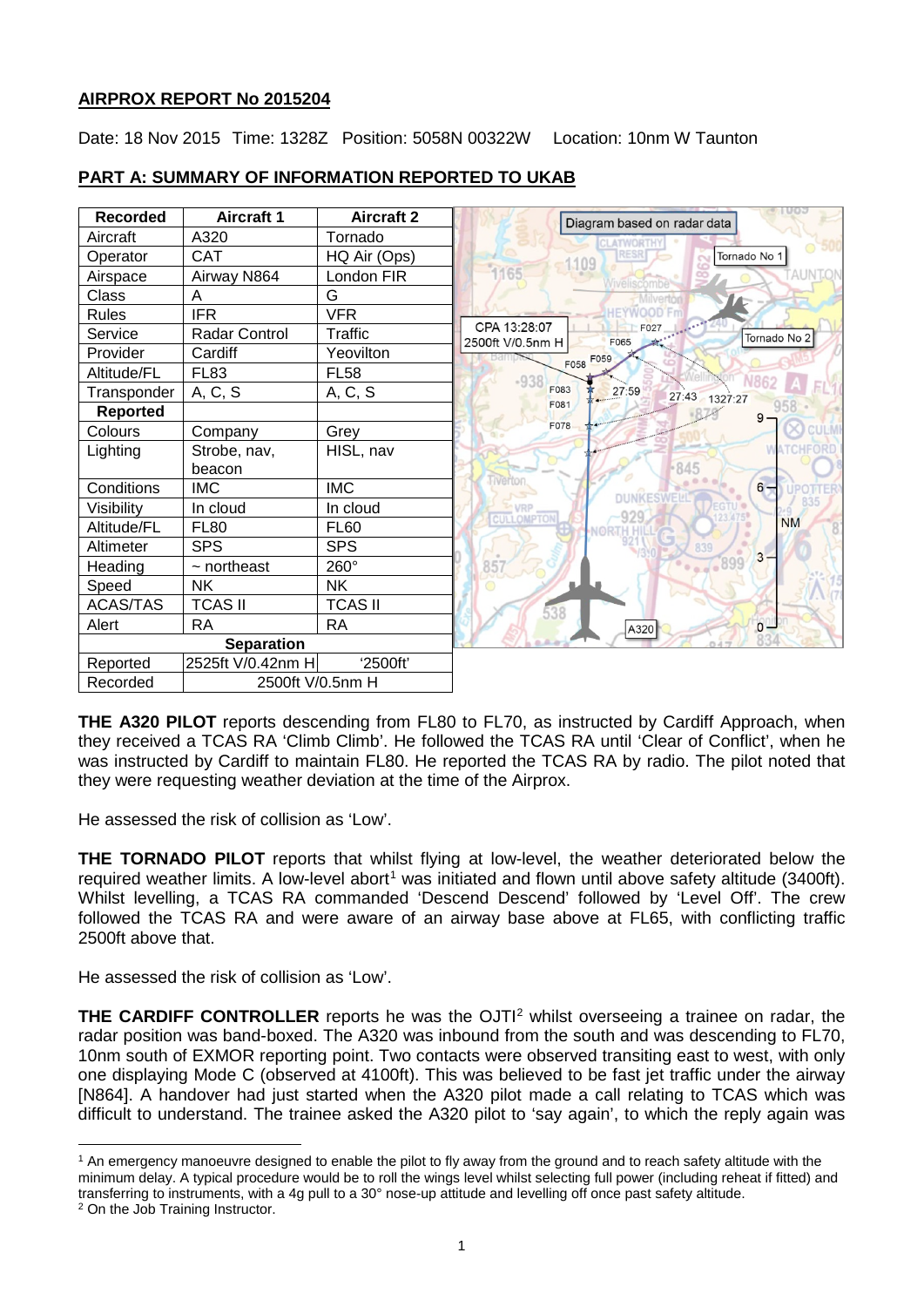TCAS related but not clear. STCA had started to flash, at which point the trainee instructed the A320 pilot to maintain FL80 and passed Traffic Information on the conflicting aircraft, squawking 4322 and believed to be working Yeovilton Radar. The next call from the A320 pilot was 'clear of conflict' and radar vectors were then resumed.

**THE YEOVILTON CONTROLLER** reports a formation of two Tornados were attempting to conduct a descent to low-level to the west of Yeovilton, in receipt of a Traffic Service from Yeovil Radar and under control of a trainee LARS controller. The aircraft had been descended to 2000ft on the QFE (1007hPa) and, having obviously been unable to achieve VMC below, requested a climb to get above an area of high ground, which the aircraft were approaching. The aircraft climbed to 2500ft and then 3000ft and, after a request for a further climb and a separate squawk for the formation number 2, the aircraft were instructed to climb to 4000ft and a separate squawk was issued, with the primary radar contacts being observed to separate and diverge. The Screen Controller took over due to the complex and unique nature of the task at hand, as the aircraft were heading west and under Airway N864. At this point, and before a service had been provided to the formation number 2, the SSR Mode C of the formation number 2 was observed to change rapidly from FL014 to FL068, with a civil aircraft about 1nm south, in N864, showing a Mode C of FL083. The formation number 2 was instructed to descend to 5000ft (base of N864 was FL65) and traffic was called, upon which the formation number 2 pilot responded 'Roger, taking TCAS RA'. Both aircraft were then observed to continue west, with the formation leader electing to climb to re-join with the formation number 2.

He perceived the severity of the incident as 'High'.

**THE YEOVILTON SUPERVISOR** reports he was first alerted by the LARS controller informing him that the formation number 2 was inside controlled airspace and responding to a TCAS RA. The supervisor looked at his radar repeater screen and observed a 4322 Squawk with Mode C of FL068 inside N864 (base level FL65). There was civil traffic within 2nm indicating Mode C FL083 which was slowly descending. As the controller had taken prompt and effective action already, and the aircraft was responding to TCAS RA, he monitored the situation until it was resolved, and then provided relief for the controller. He then received a call from Cardiff ATC and they discussed the incident; the Cardiff controller informed him that they would be raising a report and he stated Yeovilton were doing the same. A telephone call was received later from the Tornado formation number 2 pilot to discuss the event. He said that he was performing an emergency low-level abort at the time and thanked the controller for his actions and also for not "getting into the cockpit" after receipt of the TCAS RA.

#### **Factual Background**

The weather at Yeovilton and Exeter was recorded as follows:

METAR EGDY 181250Z 21018KT 9999 -RA FEW010 BKN022 14/10 Q1010 WHT BECMG 5000 -RA SCT010 BKN015 GRN= METAR EGDY 181350Z 22016G29KT 9999 FEW010 BKN020 15/12 Q1009 WHT BECMG 6000 -RA SCT010 BKN015 GRN= METAR EGTE 181320Z 22017G27KT 9999 FEW015 BKN020 14/13 Q1010= METAR EGTE 181350Z 25017KT 220V280 8000 SHRA FEW013 BKN022 14/13 Q1010=

#### **Analysis and Investigation**

#### **CAA ATSI**

The A320 pilot was under a Radar Control Service with Cardiff Radar. The Tornado was one of a flight of two on a low-level training sortie which, as a formation, had been receiving a Traffic Service from Yeovilton Radar, but no service had been separately agreed with this Tornado at that time.

At 1327:54, a contact with the transponder code allocated to the Tornado formation leader (4320) was observed below controlled airspace, 5.3nm ahead of the A320 (code 5531) which was passing FL78 in the descent to FL70 (see Figure 1).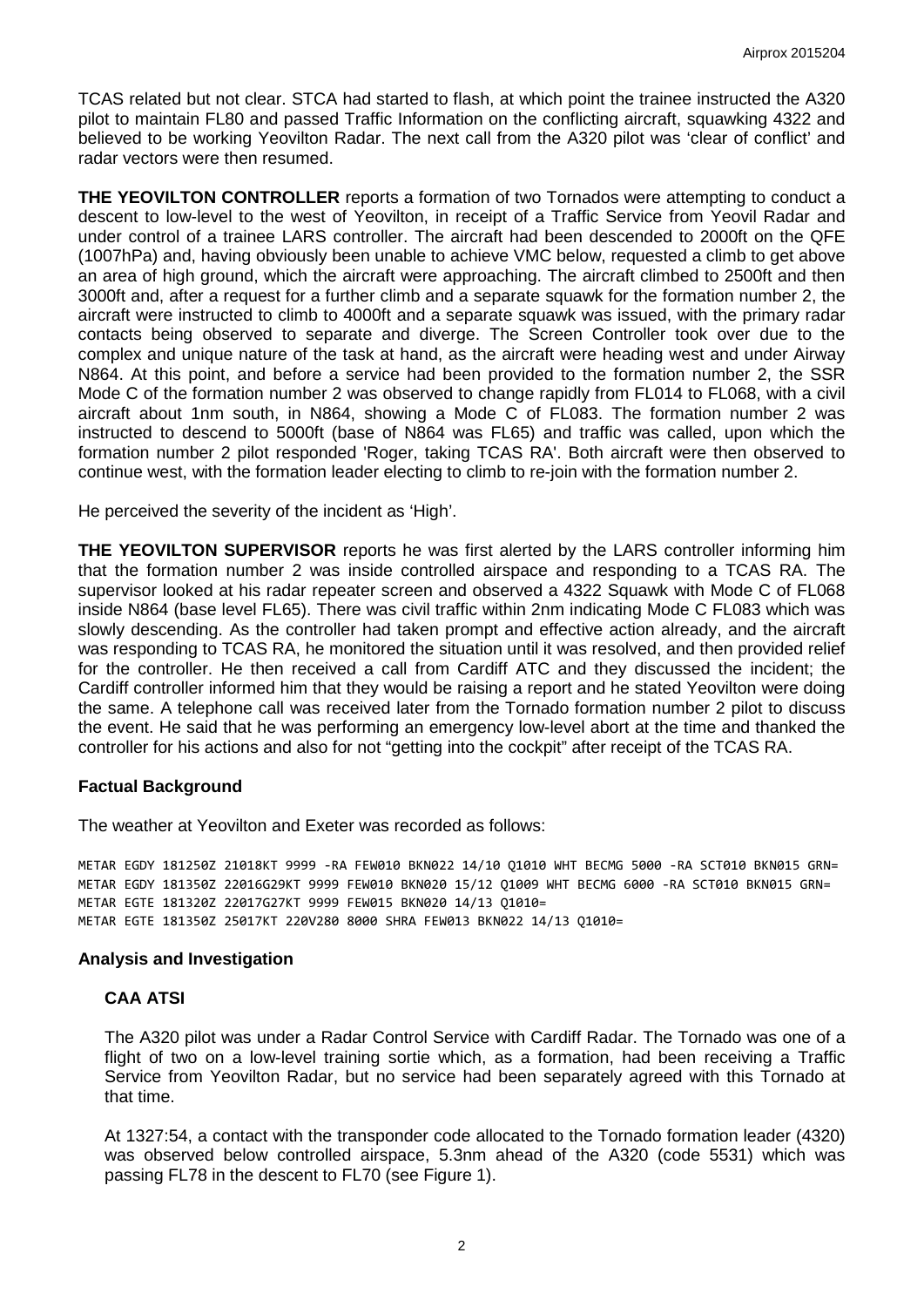

Figure 1 – 1327.54

At 1328:00, the A320 pilot reported a TCAS RA. The Swanwick radar recording coincidently showed a new contact with SSR code 4322, (allocated to the second of the two Tornados to allow the pair to split and climb separately), much closer to the A320 and indicating FL64 with the A320 apparently already responding to the TCAS RA, in the climb passing FL79 (see Figure 2).



Figure 2 – 1328:00

CPA, took place at 1328:12 with the Tornado, which had descended from FL64 to FL54, having then climbed again to FL58 (Figure 3).



Figure 3 – 1328:12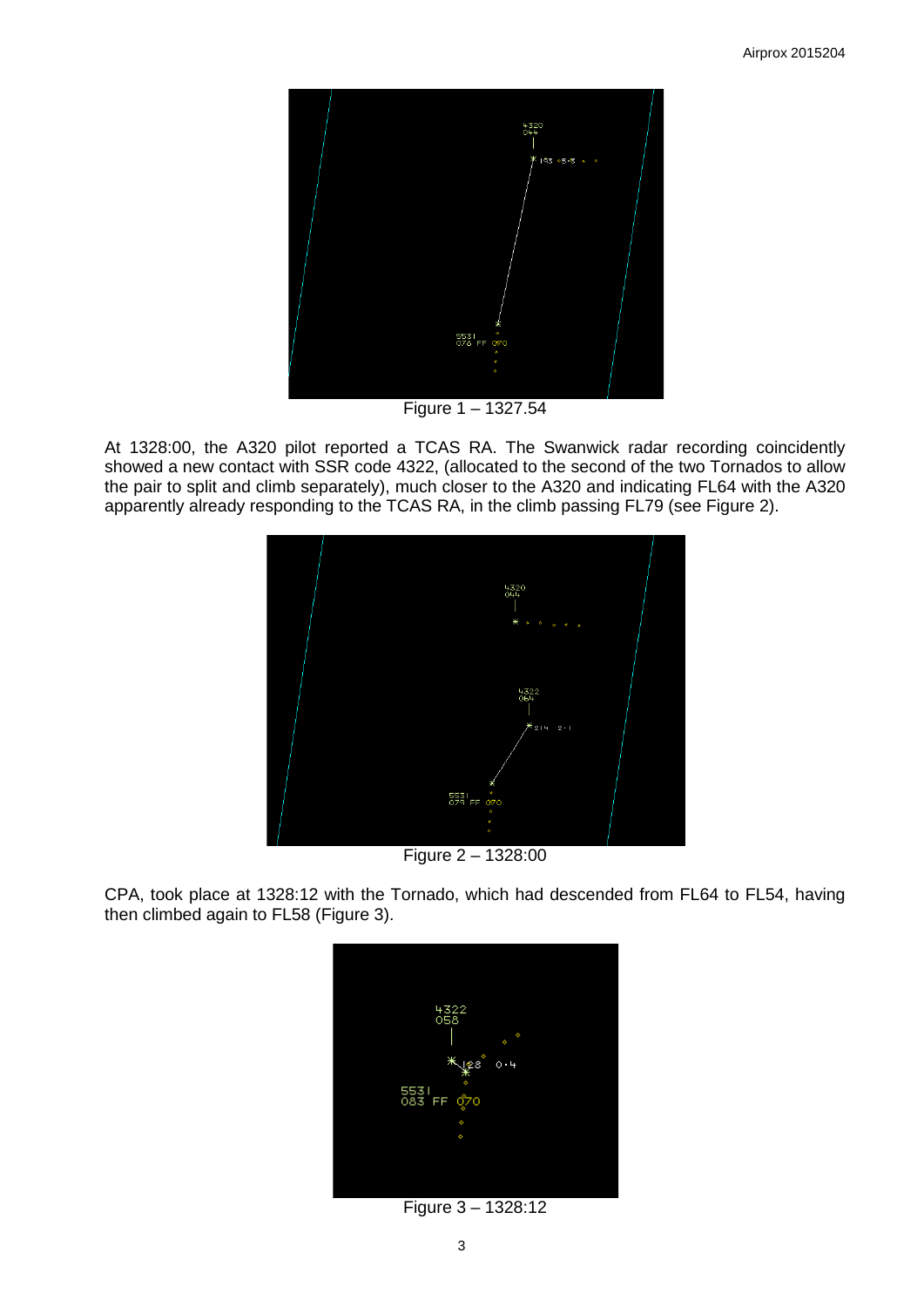The Cardiff controller was a high-hours trainee who had not been able to fully understand the TCAS report from the A320 pilot, and instead reacted to an STCA by instructing the A320 pilot to stop descent at FL80.

The No2 Tornado pilot reported carrying out an emergency low-level abort in deteriorating weather conditions and was climbing to a level above the 3400ft safety altitude in that area. Whilst levelling off, the Tornado pilot also reported receiving a TCAS RA.

#### **Military ATM**

The No 2 Tornado was in communication with Yeovilton LARS, but was not under a FIS at CPA; the Airbus was in CAS, under a Radar Control Service with Cardiff Radar.

The Yeovilton LARS controller applied a Traffic Service to the Tornado formation at 1320:16 and limited the service at 1324:05 due to the limits of surveillance radar cover. At 1326:24, the formation leader requested a climb, and the LARS controller instructed a climb to '4000 feet initially' at 1326:39 (see Figure 1).



Figure 1: 1326:39 (A320 squawk 5531; Tornado leader squawk 4320)

At 1326:42, the formation leader confirmed the climb to 4000ft and requested a separate squawk for the formation No2, who was allocated squawk 4322. At 1327:04 (see Figure 2), the formation leader confirmed that it was not fit low-level and the crew would be looking to climb to a VMC layer and to re-join with Tornado No2.



Figure 2: 1327:06 - Tornado No2 requested climb to VMC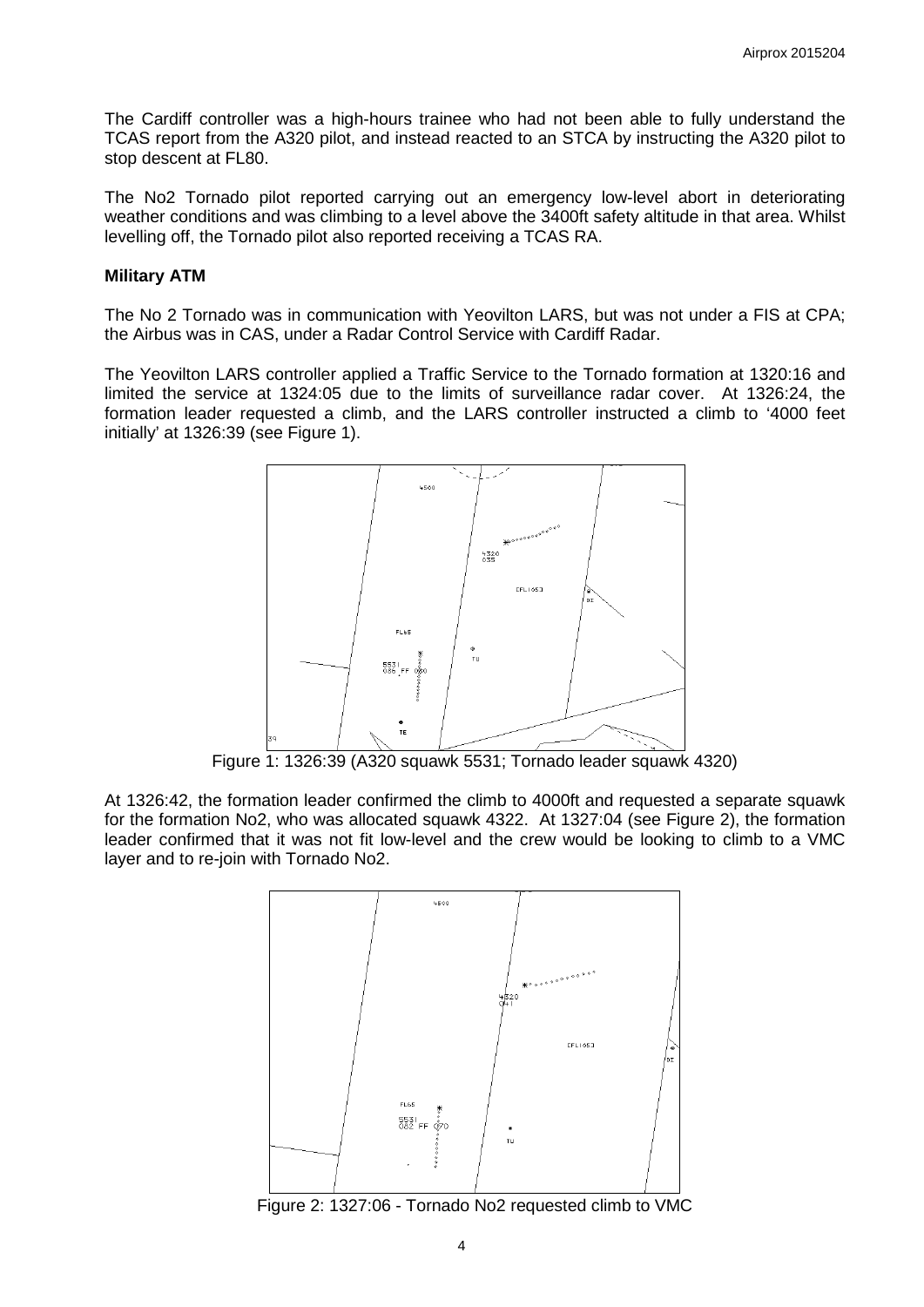At 1327:16, the LARS controller asked if the Tornado formation members required vectors for rejoin. At 1327:39 (see Figure 3), the formation leader confirmed, "*no vectors yet, request a further climb to VMC layer*."



Figure 3: 1327:39 – formation leader requested climb to VMC layer

At 1327:45 (see Figure 4), the LARS controller transmitted, "[Tornado No2 C/S]*, stop climb flight level … correction, descend to altitude 5000 feet, traffic southwest at 2 miles, tracking north, 1800 feet above in the airway*." The RAC radar replay did not show the allocated Tornado No2 squawk at that stage.



Figure 4: 1327:46 – LARS controller instructed Tornado No2 to descend

At 1327:56 (see Figure 5), Tornado No2 responded with a TCAS RA that was acknowledged by the controller.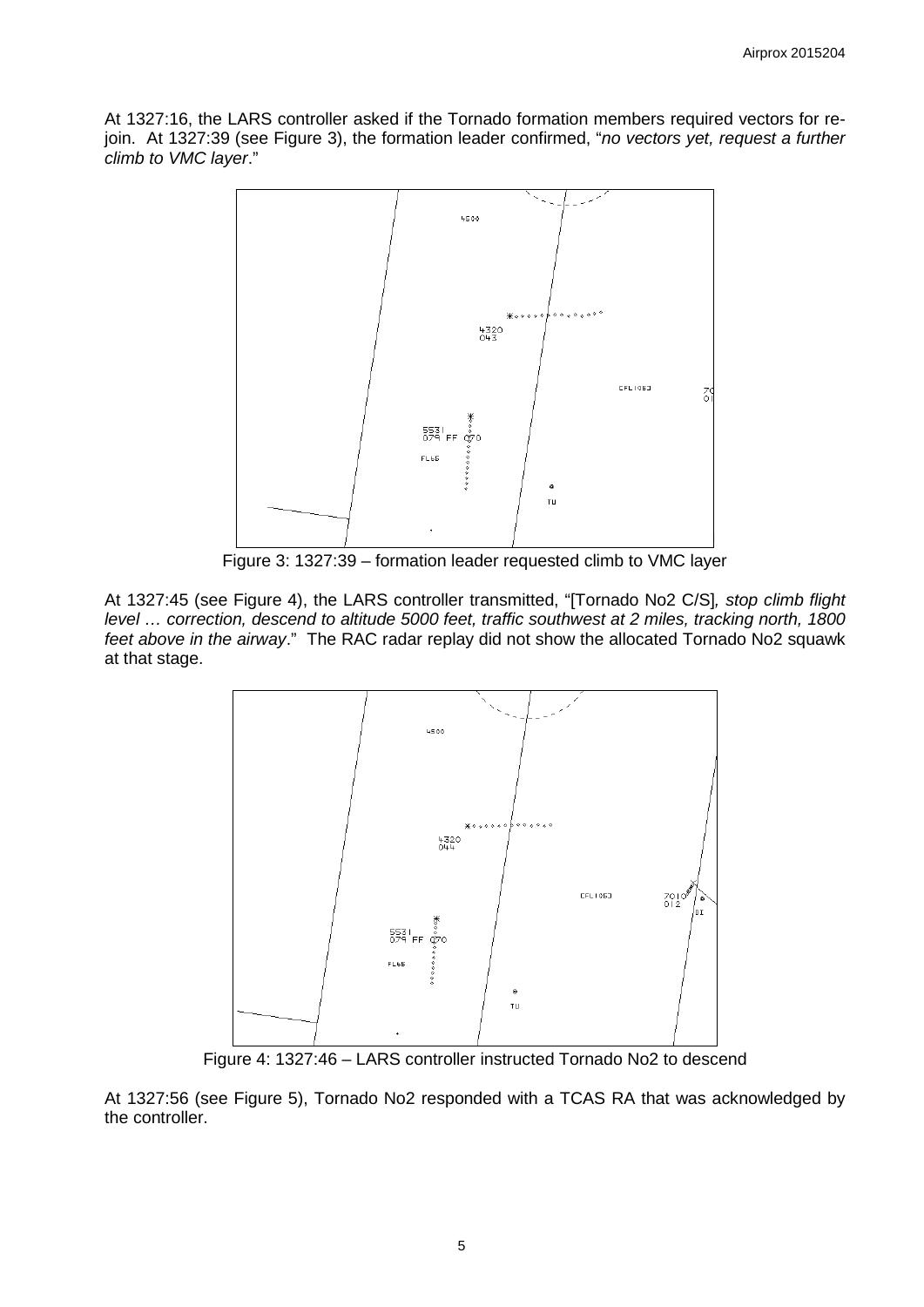

The CPA was estimated at approximately 1328:07 with 0.5nm horizontal separation and 2500ft feet vertical separation.

Tornado No2 had been flying at low-level when deteriorating visibility had forced the crew to conduct a low-level abort. The No2 Tornado crew were IMC throughout the abort and were unable to manoeuvre aggressively to level flight because of the risk of becoming disorientated.

The LARS controller had applied a limited Traffic Service to the formation due to the limits of surveillance cover. The initial climb to 4000ft would have kept the Tornado formation below the airway base of FL65. It is not known when the No2 Tornado squawk appeared on Yeovilton radar but the controller issued a descent instruction with Traffic Information at 1327:45, approximately 22sec before CPA. The controller did not identify the No2 Tornado, or place the aircraft under a service but fulfilled his duty of care by prioritising the descent instruction and passed Traffic Information on the A320. Once the No2 Tornado pilot declared a TCAS RA, no further instruction was issued by the LARS controller until the pilot reported clear of traffic, post-CPA.

# **UKAB Secretariat**

The A320 and Tornado pilots shared an equal responsibility for collision avoidance and not to operate in such proximity to other aircraft as to create a collision hazard<sup>[3](#page-5-0)</sup>.

### **Occurrence Safety Investigation**

Deteriorating weather conditions forced [Tornado No2 C/S] to carry out an emergency low-level abort. This was conducted safely, in accordance with [Tornado Force SOPs]. As the pilot initiated the recovery to level flight, the attitude and rapid rate of climb of the aircraft caused the TCAS to register a confliction with a civilian A320 in the airway above them and issue an RA to descend. The crew responded correctly to the RA. As [Tornado No2 C/S] reached top of climb it inadvertently infringed on the base of Airway N864 for a brief period. As all crew members acted in accordance with their training and SOPs during the incident, this OSI will make no recommendations relating directly to the incident.

 $\overline{\phantom{a}}$ 

<span id="page-5-0"></span><sup>3</sup> SERA.3205 Proximity.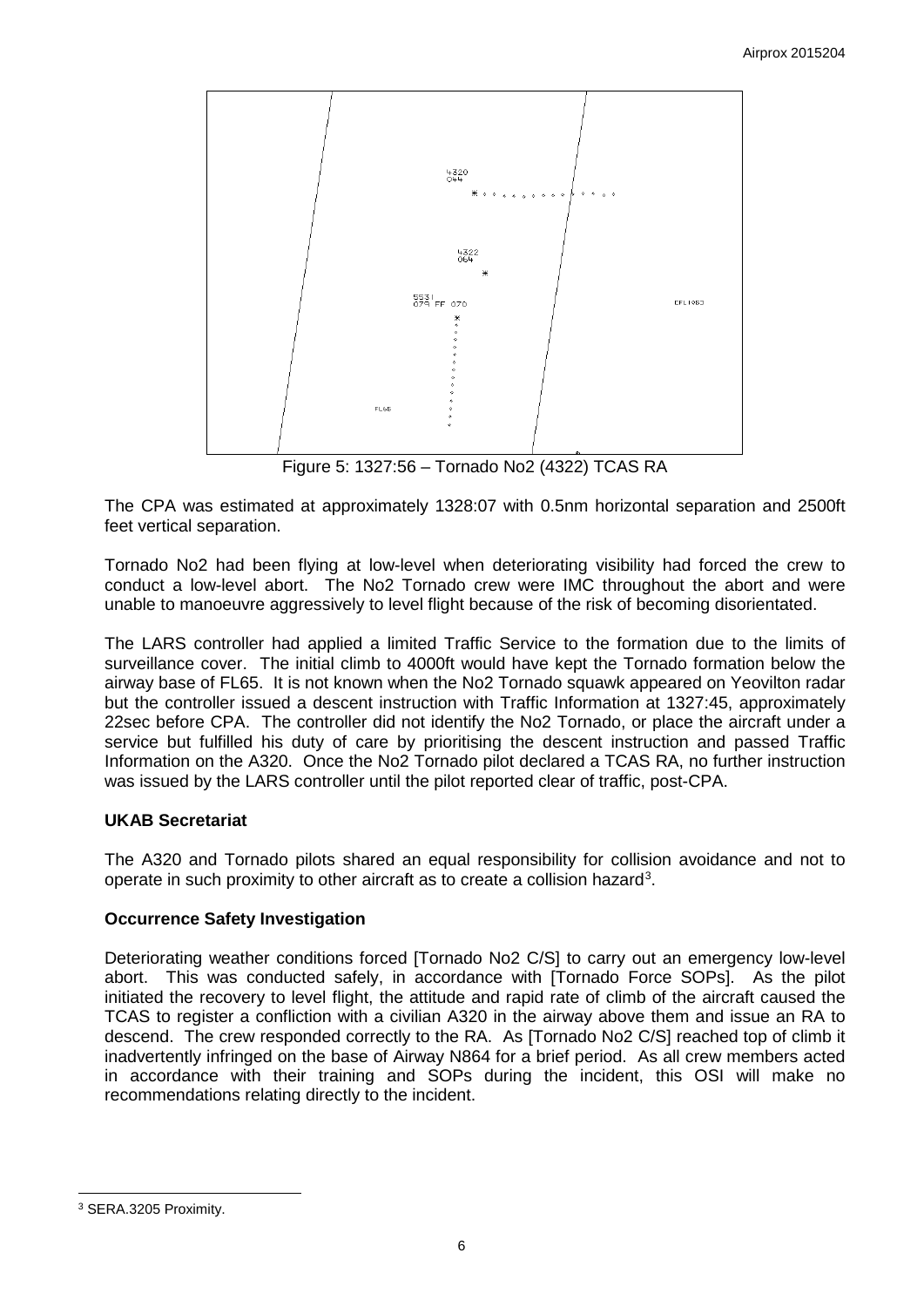# **Comments**

# **HQ Air Command**

The Tornado crew involved in this incident acted entirely appropriately and in accordance with their training and Force SOPs. A low-level abort in a military fast jet is a necessarily highly dynamic manoeuvre and a pilot's ability to conduct it satisfactorily is tested at least annually in both the live and synthetic environments. When conducting a low-level abort, the pilot will apply full power (including reheat if equipped) and commence a climb to above safety altitude; only once passing safety altitude will the pilot then start to recover the aircraft to level flight. If VMC, this can include overbanking to arrest the rate of climb as quickly as possible; however, if IMC (as in this case) then the recovery to level flight is less dynamic to mitigate the risk of disorientation. In this case, this led to the Tornado 'ballooning' into controlled airspace but, being above safety altitude, also allowed the pilot to respond correctly to the TCAS RA. At least two barriers to MAC were effective in this case (ATC and TCAS) and the controllers in this incident should be commended for their rapid intervention when the conflict became apparent, despite not having formally identified the Airprox Tornado.

### **Summary**

An Airprox was reported when an A320 and a Tornado flew into proximity at 1328 on Wednesday 18<sup>th</sup> November 2015. Both pilots were operating under IFR in IMC, the A320 pilot in receipt of a Radar Control Service from Cardiff Approach and the Tornado pilot in communication with Yeovilton but not yet in receipt of a Service.

### **PART B: SUMMARY OF THE BOARD'S DISCUSSIONS**

Information available consisted of reports from both pilots, radar photographs/video recordings, reports from the air traffic controllers involved and reports from the appropriate ATC and operating authorities.

Members first discussed the Tornado pilot's low-level abort manoeuvre and agreed that it appeared that he had flown into an area of presumably rapidly deteriorating weather conditions where it had been necessary to conduct such a manoeuvre in order to minimise the risk of CFIT. The risks of disorientation and potential loss of control during the manoeuvre in IMC were not insignificant, and consequently his controlled instrument recovery to level flight (which would only have been commenced once he had passed safety altitude), had required significant altitude. The resulting triggering of TCAS RAs in the Tornado and A320 were attributed to the high rate of climb of the Tornado during its abort manoeuvre wherein TCAS, not knowing the intentions of the Tornado pilot to level off, would have assumed that the high rate of climb would continue and thereby result in a conflict. Members commented that TCAS RA alerts are based on the projected time to closest approach and are preceded by a TA which can be up to 48sec before CPA (although in this highly dynamic situation the RA was likely to have been closer to the CPA). In the event, it was noted that the Tornado and A320 pilots' manoeuvres had resulted in a vertical separation of 2500ft at CPA.

Members then discussed whether the Tornado pilot had infringed the airway, and noted that both the Yeovilton and Cardiff controllers had reported observing the Tornado above FL65. The Swanwick MLT showed the Tornado climb to the base of the airway and then descend, and the Burrington radar head indicated FL66. It was agreed that the Tornado pilot may have infringed the airway but that it was not clear, neither was it clear that it had any specific bearing on the Airprox in that a TCAS RA would have been generated whether the Tornado had entered the airway or not. Notwithstanding, some members thought that the Tornado crew had chosen an unfortunate location to conduct the descent into low-level; underneath an airway, in an area which was at best in marginal weather conditions, and therefore with a low-level abort a likely contingency. Members agreed that the Tornado crew may have been better served by a descent 10 track miles further on, which would have allowed for a weather abort without Class A airspace above at FL65.